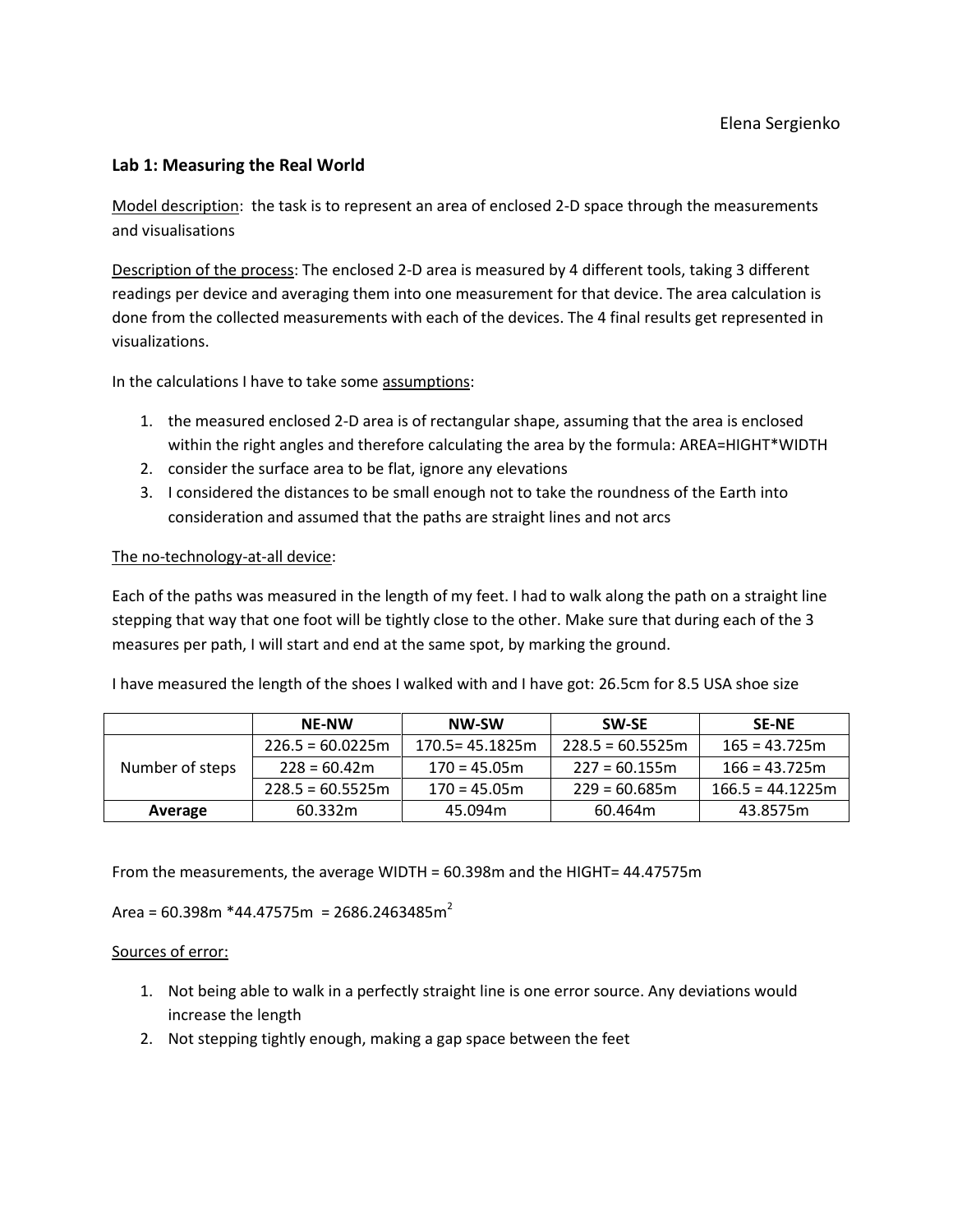GPS

I located myself on each of the 4 corners of the measuring area, recording the longitude and latitude information from GPS screen in decimal degrees. Make sure that during each of the 3 measures per path, I will start and end at the same spot, by marking the ground.

|                          | <b>NE</b> |          | <b>NW</b> |          | <b>SW</b> |          | SЕ        |          |
|--------------------------|-----------|----------|-----------|----------|-----------|----------|-----------|----------|
| longitude $(^{\circ}W)/$ | 084.91224 | 39.82381 | 084.91286 | 39.82386 | 084.91292 | 39.82344 | 084.91225 | 39.82342 |
| Latitude $(^{\circ}N)$   | 084.91221 | 39.82381 | 084.91285 | 39.82380 | 084.91288 | 39.82348 | 084.91222 | 39.82344 |
| respectively             | 084.91225 | 39.82384 | 084.91284 | 39.82383 | 084.91284 | 39.82341 | 084.91225 | 39.82347 |
| Average                  | 084.91223 | 39.82382 | 084.91285 | 39.82383 | 084.91288 | 39.82344 | 084.91224 | 39.82344 |



 $Y_2 = 39.82344$ 

Using the Coordinate Distance Calculator [\(http://www.movable-type.co.uk/scripts/latlong.html\)](http://www.movable-type.co.uk/scripts/latlong.html), I calculated the following:

WIDTH=53.03m HIGHT = 42.81m

Area = 53.03m \* 42.81m = 2270.2143m<sup>2</sup>

Sources of error:

- 1. It is also difficult to ensure precision in distance calculation source calculations
- 2. Taking a lot of averages leads to some rounding errors

# Big Measuring Wheel

For each path, which I cleaned in advanced from stones and branches, I have used big measuring wheel, which I dragged along the path on a straight line. The scale on the wheel has to be reset to zeros each new measurement. Make sure that during each of the 3 measures per path, I will start and end at the same spot, by marking the ground.

|         | <b>NE-NW</b>    | NW-SW               | <b>SW-SE</b>      | <b>SE-NE</b>     |
|---------|-----------------|---------------------|-------------------|------------------|
|         | 202.7f=61.783m  | 151.1f=46.055m      | $203.45f=62.012m$ | 146.105f=44.533m |
| Feet    | 202.85f=61.828m | $151.11f = 46.058m$ | $202.15f=61.615m$ | 147.3f=44.897m   |
|         | 202.65f=61.768m | 150.8f=45.964m      | 202.10f=61.6m     | 147.35f=44.912m  |
| Average | 61.793m         | 46.026m             | 61.742m           | 44.78m           |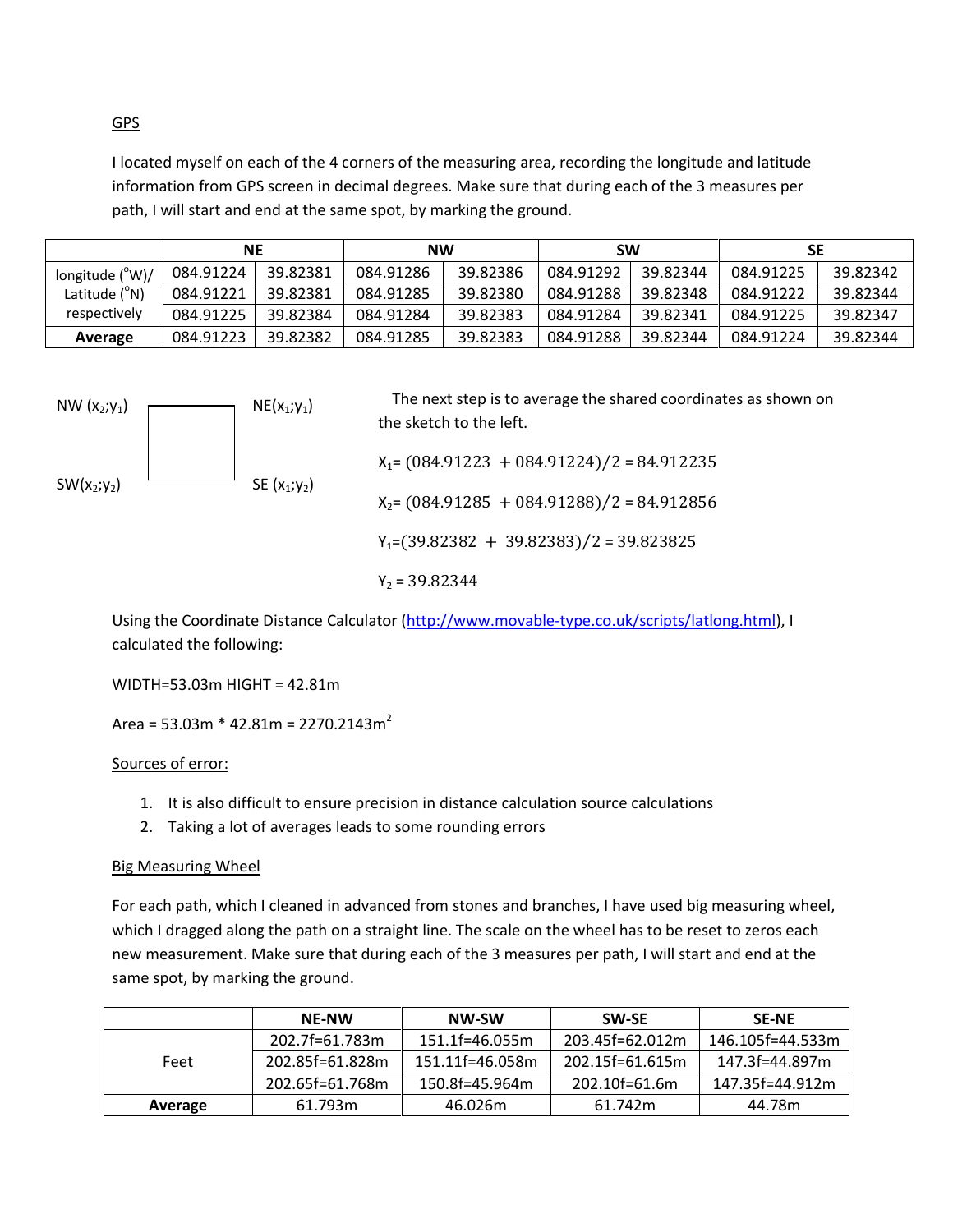From the measurements, the average WIDTH = 61.7675m and the HIGHT= 45.403m

Area =  $61.7675m * 45.403m = 2804.43m<sup>2</sup>$ 

#### Sources of error:

- 1. Not being able to walk in a perfectly straight line is one error source. Any deviations would increase the length
- 2. If the scale is not set to zero perfectly
- 3. The path's surface isn't even; little rocks and branches were still on the way

### Google Earth

I have located a placemarks on the map signifying the angles. Using the function of finding the distance between the placemarks within Google Earth (Right click -> Distance to/from here), I have collected the distance measurements of the paths. I have relocated placemarks 3 times for more accurate measures.



|         | <b>NE-NW</b>    | NW-SW           | <b>SW-SE</b>    | <b>SE-NE</b>    |
|---------|-----------------|-----------------|-----------------|-----------------|
|         | 200.43f=61.091m | 148.31f=45.205m | 207.44f=63.228m | 154.36f=47.049m |
| Feet    | 207.45f=63.231m | 148.31f=45.205m | 207.44f=63.228m | 144.34f=43.995m |
|         | 200.43f=61.091m | 148.31f=45.205m | 207.44f=63.228m | 154.36f=47.049m |
| Average | 61.804m         | 45.205m         | 63.228m         | 46.031m         |

From the measurements, the average WIDTH = 62.516m and the HIGHT= 45.618m

Area =  $62.516m*45.618m = 2851.854888m<sup>2</sup>$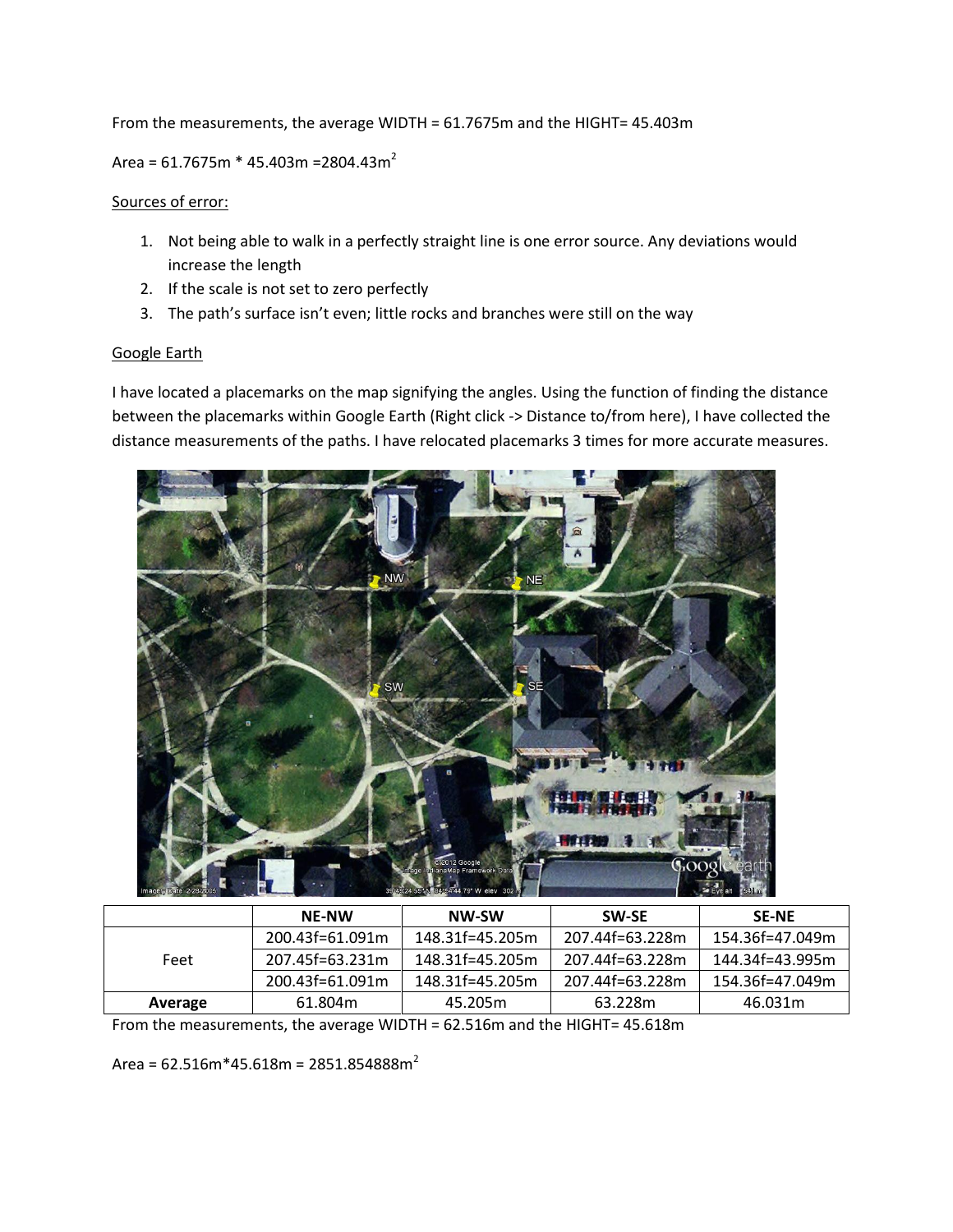### Planimeter and a scaled map:

The Earlham College map scaled at 1"=40' determines the position of the vernier to be at 116.8 according to the provided with the planimeter instructions. The value of the vernier unit on the measuring roller is at 20'' for the given map scale. I have measured the area of the enclosed 2-D space by placing the pole outside of the measured area and calculating the area by the formula:

Area(sq feet) = Reading\*20''

|                  | Reading $1 \mid 1876 \mid$ The average = 1851                                                     |
|------------------|---------------------------------------------------------------------------------------------------|
| Reading 2   1827 |                                                                                                   |
|                  | Reading3 $\left  \frac{1850}{1850} \right $ Area = 1851*20"=37020 sq feet = 3439.27m <sup>2</sup> |

### Sources of error:

- 1. If the scale is not set to zero perfectly
- 2. Not dragging the vernier in a straight line, any deviation enlarges the calculated results

### General sources of error:

- 1. Converting one measuring units into the others leads to errors due to approximations
- 2. Rounding errors
- 3. The paths intersecting at SE and SW points don't physically link with each other, leaving it up to a human eye to determine the point of intersection.

Analyzing at the gathered data and the calculations, I can say that Google Earth method and the Big Wheel Method were the closest to each other. GPS had more differences. In my thinking such is so due to the fact that in GPS method a lot of averages were taken, plus I heavily relied on the third source to calculate the distances of the paths, which carried to the approximation in calculations errors. The area found with planimeter had a significant difference with all the other calculations. It was the hardest to collect the measurements: dragging planimeter on the scaled map made it hard to be precise, which most likely led to human errors.

### Visualisation:

**Image 1** was built with the use of R:

```
\rightarrow> plot(c(0,63), c(0, 50), type = "n", xlab="", ylab="",
+ main = "Comparing the measured by different tools areas")
> rect(0, 0, 62.516, 45.618, col=rainbow(15, start=.4,end=.3))
> rect(0, 0, 61.7675, 45.403, col=rainbow(17, start=.8,end=.2))
> rect(0, 0, 60.398, 44.47575, col=rainbow(11, start=.7, end=.1))
> rect(0, 0, 53.03, 42.81, col=rainbow(17, start=.9,end=.2))
>|
```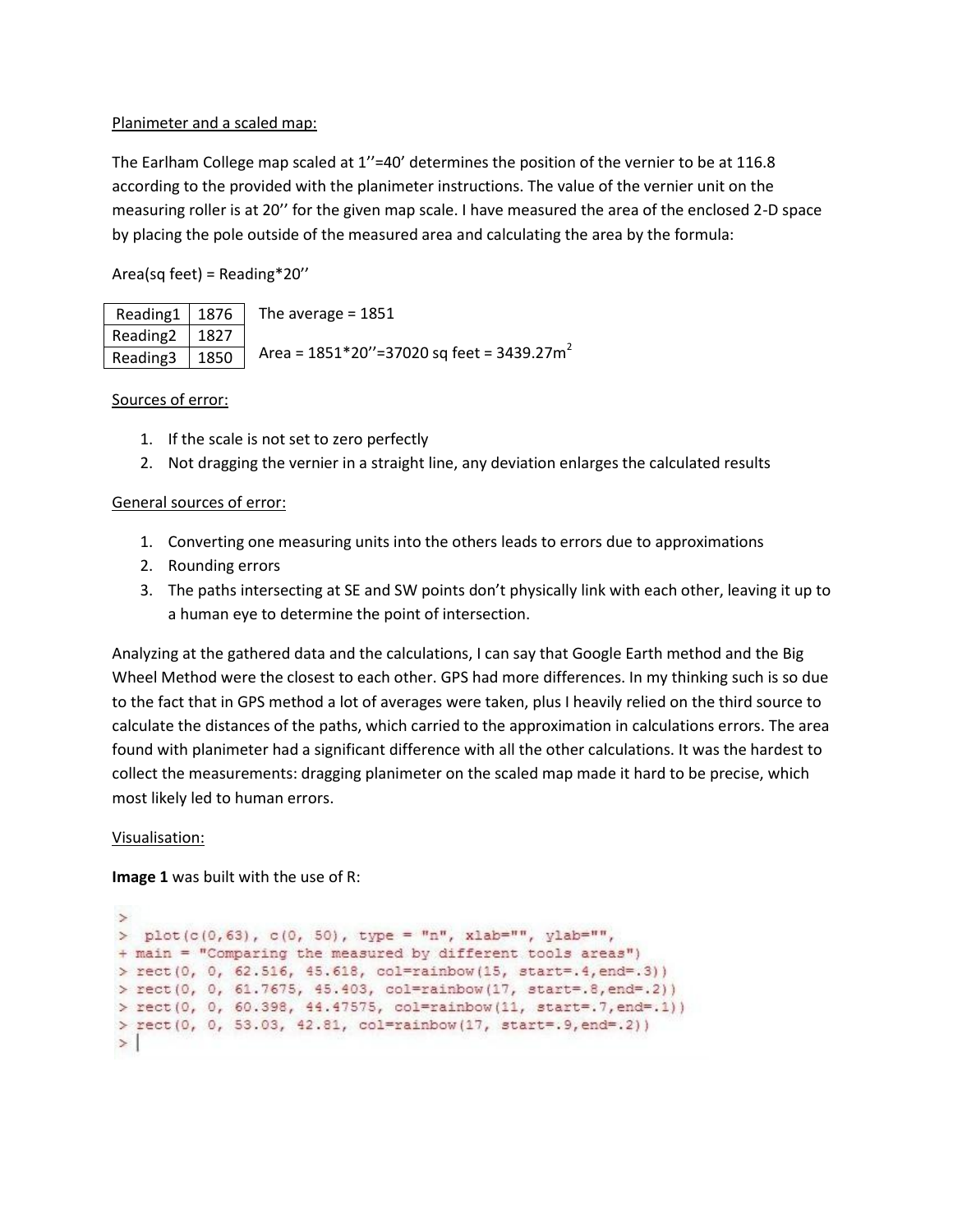

|           | <b>GPS</b> (decimal degrees) |          |           |          |           |          |           |          |  |  |
|-----------|------------------------------|----------|-----------|----------|-----------|----------|-----------|----------|--|--|
|           |                              |          |           |          |           |          | Avr       |          |  |  |
| <b>NE</b> | 084.91224                    | 39.82381 | 084.91221 | 39.82381 | 084.91225 | 39.82384 | 084.91223 | 39.82382 |  |  |
| <b>NW</b> | 084.91286                    | 39.82386 | 084.91285 | 39.82380 | 084.91284 | 39.82383 | 084.91285 | 39.82383 |  |  |
| <b>SW</b> | 084.91292                    | 39.82344 | 084.91288 | 39.82348 | 084.91284 | 39.82341 | 084.91288 | 39.82344 |  |  |
| <b>SE</b> | 084.91225                    | 39.82342 | 084.91222 | 39.82344 | 084.91225 | 39.82347 | 084.91224 | 39.82344 |  |  |
|           |                              |          |           |          |           |          |           |          |  |  |

**Image 1**

Avr dimensions Width=53.03m Hight=42.81m

|                |                                  | Steps(m) |         |         | Big Wheel(m)                       |        |        |                                | Google Earth(m) |        |        |        |
|----------------|----------------------------------|----------|---------|---------|------------------------------------|--------|--------|--------------------------------|-----------------|--------|--------|--------|
|                |                                  |          |         | Avr     |                                    |        |        | Avr                            |                 |        |        | Avr    |
| NE-NW          | 60.0225                          | 60.42    | 60.5525 | 60.332  | 61.783                             | 61.828 | 61.768 | 61.793                         | 61.091          | 63.231 | 61.091 | 61.804 |
| NW-SW          | 45.1825                          | 45.05    | 45.05   | 45.094  | 46.055                             | 46.058 | 45.964 | 46.026                         | 45.205          | 45.205 | 45.205 | 45.205 |
| SW-SE          | 60.5525                          | 60.155   | 60.685  | 60.464  | 62.012                             | 61.615 | 61.6   | 61.742                         | 63.228          | 63.228 | 63.228 | 63.228 |
| <b>SE-NE</b>   | 43.725                           | 43.725   | 44.1225 | 43.8575 | 44.533                             | 44.897 | 44.912 | 44.78                          | 47.049          | 43.995 | 47.049 | 46.031 |
|                |                                  |          |         |         |                                    |        |        |                                |                 |        |        |        |
| Avr dimensions | Width=60.398m<br>Hight=44.47575m |          |         |         | Width=61.7675m<br>Hight= $45.403m$ |        |        | Width=62.516m<br>Hight=45.618m |                 |        |        |        |